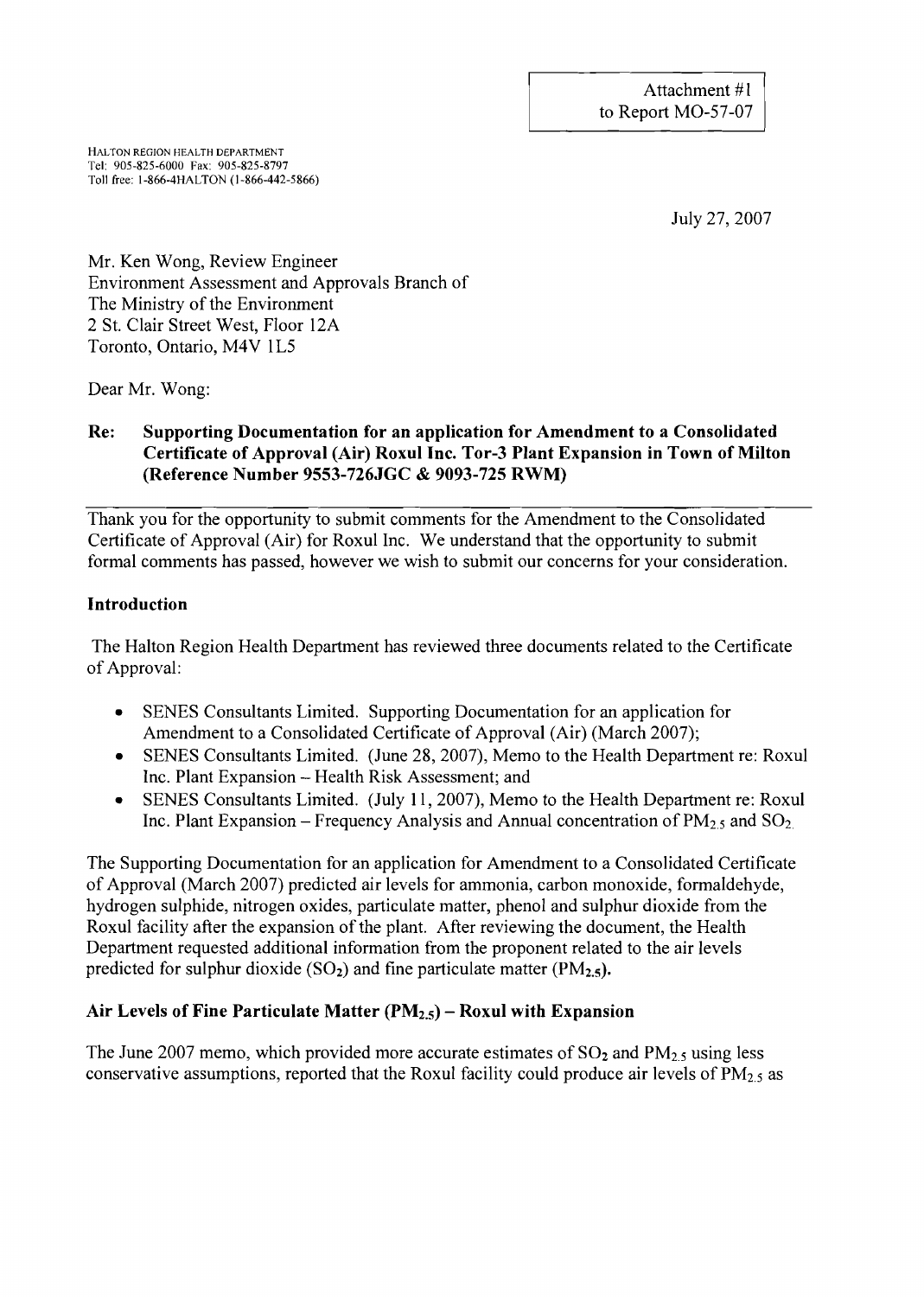high as 10.6  $\mu$ g/m<sup>3</sup> in one neighbourhood in Milton on occasion. When this predicted air level is added to the estimated background air level, a maximum cumulative air level of 27.3  $\mu$ g/m<sup>3</sup> is estimated for one neighbourhood in north Milton. Because this air level exceeds the 24-hour WHO guideline for  $PM_{2.5}$  of 25  $\mu$ g/m<sup>3</sup>, the Health Department asked Roxul to conduct a frequency analysis to determine how frequently higher levels of  $PM_{2.5}$  are expected to occur.

The July 2007 memo provided a frequency analysis for both  $PM_{2.5}$  and  $SO_2$ . The frequency analysis indicated that the plant can be an important contributor of  $PM<sub>2.5</sub>$ . The air levels predicted for the plant were elevated, but none exceeded the WHO 24-hour guideline of 25  $\mu$ g/m<sup>3</sup> for  $PM_{2.5}$ . When these air levels were added to the background air levels estimated for  $PM_{2.5}$ however, using the  $90<sup>th</sup>$  percentile reading, the WHO 24-hour guideline was exceeded at one site about 1% of the time. Air levels of  $PM<sub>2.5</sub>$  are therefore of some concern to the Health Department, especially as future development and increases in traffic further burden this airshed. However, of greater concern to the Health Department are the air levels of  $SO<sub>2</sub>$  associated with the plant.

# **Air Levels of Sulphur Dioxide (S02) - Roxul with Expansion**

Roxul Inc. is a significant emitter of sulphur dioxide. According to the National Pollutant Release Inventory (NPRI) maintained by Environment Canada, the Roxul plant in Milton emitted approximately 365 tonnes of sulphur dioxide in 2006.

Table 1 below provides a picture of the maximum contribution of the Roxul plant to air levels of  $SO<sub>2</sub>$  in Milton under current operating condition, and compares them against the contribution of the expansion alone, and then with the existing and expansion air levels combined. It also includes estimates of the cumulative impacts of these air levels when added to estimated background air levels.

While the plant will be tripling its production capacity with the expansion, the air emissions will not be tripled. However, the Table does indicate that the expansion could substantially increase air levels of  $SO<sub>2</sub>$  in the community under certain meteorological conditions, and that it will increase the number of people impacted by air levels that exceed the WHO guideline under those conditions.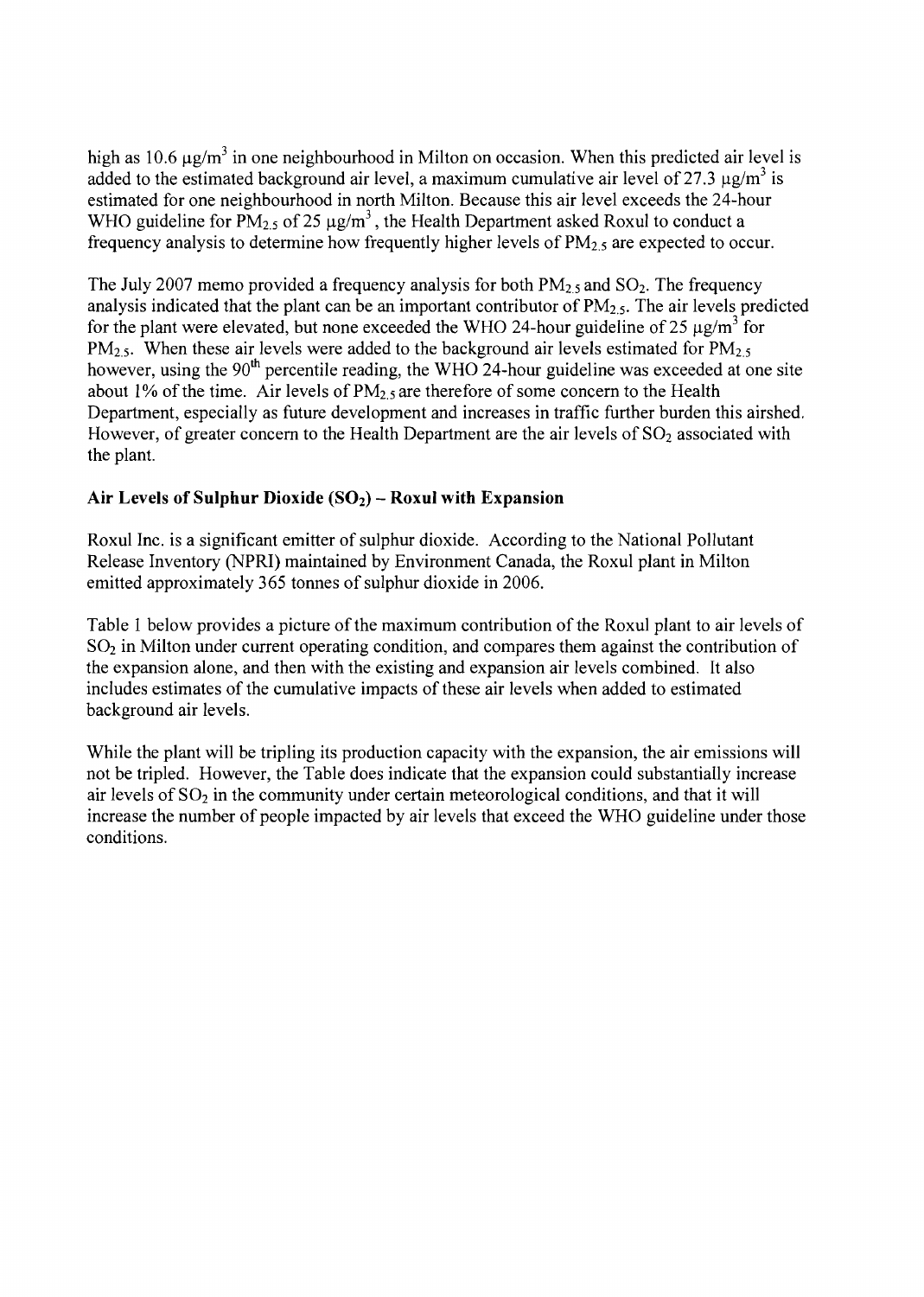## Table 1: Maximum 24-Hour Air Levels of Sulphur Dioxide  $(SO<sub>2</sub>)$ , Cumulative Concentrations, Normal Operating Scenario  $(\mu g/m^3)$

|                |                             | Maximum Predicted 24-Hour<br>$SO_2 \mu g/m^3$ |          | Average $90^{\text{th}}$<br>Percentile<br><b>Background</b> | Maximum<br>Current<br>Facility $\&$  | Maximum<br><b>Expansion</b><br>Only &       | <b>Maximum</b><br>Combined<br>Plant $\&$    | <b>WHO</b><br>$24-$<br>hour |  |
|----------------|-----------------------------|-----------------------------------------------|----------|-------------------------------------------------------------|--------------------------------------|---------------------------------------------|---------------------------------------------|-----------------------------|--|
| Receptor<br>ID | Current<br>Facility<br>Only | Plant<br><b>Expansion</b><br>Only             | Combined | $\mu$ g/m <sup>3</sup>                                      | Background<br>$\mu$ g/m <sup>3</sup> | <b>Background</b><br>$\mu$ g/m <sup>3</sup> | <b>Background</b><br>$\mu$ g/m <sup>3</sup> | $\mu$ g/m <sup>3</sup>      |  |
| $\bf R1$       | 15.1                        | 10.5                                          | 22.3     |                                                             | 27.0                                 | 23.4                                        | 35.2                                        | 20                          |  |
| R <sub>2</sub> | 5.5                         | 5.9                                           | 7.5      |                                                             | 18.4                                 | 18.8                                        | 20.4                                        | Interim                     |  |
| R <sub>3</sub> | 23.2                        | 9.5                                           | 27.2     | 12.9                                                        | 36.1                                 | 22.4                                        | 40.1                                        |                             |  |
| R <sub>4</sub> | 10.2                        | 7.4                                           | 15.5     |                                                             | 23.1                                 | 20.3                                        | 28.4                                        | (125)                       |  |
| R <sub>5</sub> | 7.3                         | 5.5                                           | 11.7     |                                                             | 20.2                                 | 28.4                                        | 24.6                                        |                             |  |
| R6             | 8.6                         | 5.5                                           | 14.1     |                                                             | 21.5                                 | 28.4                                        | 27.0                                        |                             |  |

Notes: I. Numbers in bold approach or exceed the WHO.

2. Data in Table 1 compiled from Senes June  $28<sup>th</sup>$  (Table 6) and July 11/07 (Table 1) reports + background levels

While the air levels of  $SO_2$  predicted for Roxul alone after the expansion are all well below the Ministry of the Environment (MOE) criterion of 265  $\mu$ g/m<sup>3</sup>, the frequency analysis demonstrates that the Roxul facility will produce air levels of  $SO<sub>2</sub>$  that exceed the World Health Organization's (WHO) 24-hour guideline in two locations in Milton. In one of these locations, the WHO guideline could be exceeded 2% of the time (i.e., about 7 seven days each year) (see Table 2 below).

Table 2: 24-Hour Air Levels of Sulphur Dioxide (SO<sub>2</sub>), Estimated for Roxul Plant with Expansion under Normal Operating Scenarios ( $\mu$ g/m<sup>3</sup>)

| Receptor<br>ID | Maximum<br>SO <sub>2</sub><br>$\mu$ g/m <sup>3</sup> | $SO2$ Concentrations<br><b>Roxul Plant Alone</b><br>Percentile Readings $\mu$ g/m <sup>3</sup> |                  |                  |                  |                  |                  |                  |                  |                  | <b>WHO</b><br>24-hour<br>$\mu$ g/m <sup>3</sup> | Average<br>90 <sup>th</sup><br>Percentile    |
|----------------|------------------------------------------------------|------------------------------------------------------------------------------------------------|------------------|------------------|------------------|------------------|------------------|------------------|------------------|------------------|-------------------------------------------------|----------------------------------------------|
|                |                                                      | 99 <sup>th</sup>                                                                               | 98 <sup>th</sup> | 95 <sup>th</sup> | 90 <sup>th</sup> | 80 <sup>th</sup> | 70 <sup>th</sup> | 50 <sup>th</sup> | 30 <sup>th</sup> | 10 <sup>th</sup> |                                                 | <b>Back-ground</b><br>$\mu$ g/m <sup>3</sup> |
| $\mathbf{R}1$  | 22.3                                                 | 16.0                                                                                           | 14.4             | 11.2             | 8.8              | 5.0              | 3.0              | 0.7              | 0.3              | 0.3              |                                                 |                                              |
| R <sub>2</sub> | 7.5                                                  | 3.6                                                                                            | 3.0              | 2.2              | 1.3              | 0.4              | 0.1              | 0.03             | 0.01             | 0.01             | 20                                              | $12.9*$                                      |
| R <sub>3</sub> | 27.2                                                 | 22.3                                                                                           | 20.4             | 16.3             | 12.4             | 7.0              | 3.5              | 0.8              | 0.3              | 0.3              |                                                 |                                              |
| R <sub>4</sub> | 15.5                                                 | 11.9                                                                                           | 10.6             | 7.1              | 4.8              | 2.3              | 1.1              | 0.3              | 0.1              | 0.1              | Interim                                         |                                              |
| R <sub>5</sub> | 11.7                                                 | 7.3                                                                                            | 5.9              | 4.3              | 2.5              | 0.8              | 0.2              | 0.1              | 0.05             | 0.05             | (125)                                           |                                              |
| R <sub>6</sub> | 14.1                                                 | 5.4                                                                                            | 4.4              | 3.1              | 2.3              | 2.3              | 0.8              | 0.1              | 0.1              | 0.1              |                                                 |                                              |

Note:  $1.$  Numbers in bold exceed the WHO guideline

2. Data in Table 2 compiled from Senes Consultants Limited July 2007 report

When the air levels predicted for Roxul after the expansion are added to the background air levels estimated for the community, air levels of  $SO<sub>2</sub>$  exceed the WHO guideline in almost all six locations in Milton, with those exceedances occurring almost 20% of the time (i.e. about 73 days per year) in one location (see Table 3). It is important to note however, that Roxul's contribution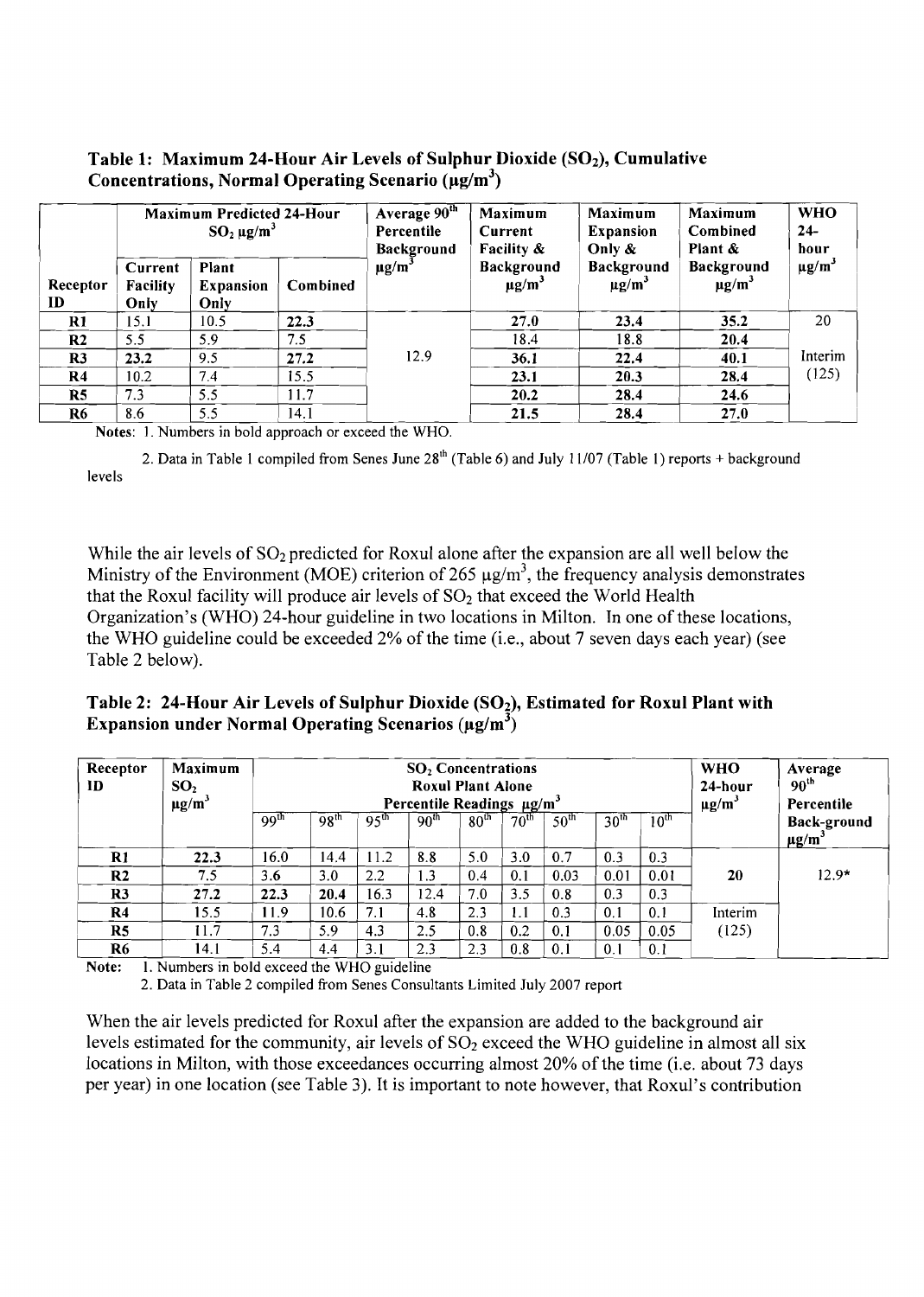to those cumulative air levels is not insignificant. At receptor 3 for example, where it appears that air levels of  $SO_2$  could exceed the WHO guideline almost 20% of the time, the Roxul plant could be responsible for  $35\%$  of the  $SO_2$  in the air (see Table 3). In this situation, the background air levels have been estimated by the consultant (SENES) using the average of the 90<sup>th</sup> percentile reading from the four MOE monitoring stations located in Oakville, Burlington, Guelph and Mississauga. In other words, the background air levels in this particular location could be higher or lower than the estimates provided.

# World Health Organization (WHO) Guideline

The Health Department compared the air levels of  $SO<sub>2</sub>$  against the WHO 24-hour guideline because the WHO guideline reflects the current health literature related to  $SO<sub>2</sub>$ . The WHO guideline was updated on the basis of a few new epidemiological studies: a study in China which demonstrated a substantial reduction in childhood respiratory disease and premature deaths among all ages within a very short period of time after sulphur levels in fuels were reduced (Hedley et aI., 2002; WHO, 2005); a time-series study conducted in Hong Kong and London in which the researchers were unable to demonstrate a threshold effect within the range of 4 and 40  $\mu$ g/m<sup>3</sup> (Wong et al, 2002; WHO, 2005); and a Canadian study which found an association between daily air levels of  $SO<sub>2</sub>$  and daily mortality in 12 Canadian cities when the air levels in those cities averaged only 5  $\mu$ g/m<sup>3</sup> (Burnett et al, 2004)(WHO, 2005). Overall, health effects caused by exposure to high levels of  $SO<sub>2</sub>$  include breathing problems, respiratory illness, and the worsening of respiratory and cardiovascular disease. People with asthma, chronic lung disease or heart disease are the most sensitive to  $SO<sub>2</sub>(MOE, 2006)$ 

Table 3: 24-Hour Sulphur Dioxide (SO<sub>2</sub>) (µg/m<sup>3</sup>), Cumulative Concentrations, Normal Operating Scenario ( $\mu$ g/m<sup>3</sup>)

| Receptor<br>ID | <b>Maximum</b><br>SO <sub>2</sub><br>Cumulative | $SO2$ Concentrations<br><b>Background plus Roxul</b><br><b>Percentile Readings</b> |                  |                  |                  |                  |                  |                  |                  |                  | <b>WHO</b><br>24-hour<br>$\mu$ g/m <sup>3</sup> | Average<br>90 <sup>th</sup><br>Percentile |
|----------------|-------------------------------------------------|------------------------------------------------------------------------------------|------------------|------------------|------------------|------------------|------------------|------------------|------------------|------------------|-------------------------------------------------|-------------------------------------------|
|                |                                                 | 99 <sup>th</sup>                                                                   | 98 <sup>th</sup> | 95 <sup>th</sup> | 90 <sup>th</sup> | 80 <sup>th</sup> | 70 <sup>th</sup> | 50 <sup>th</sup> | 30 <sup>th</sup> | 10 <sup>th</sup> |                                                 | Back-ground<br>$\mu$ g/m <sup>3</sup>     |
| $\mathbf{R}1$  | 35.3                                            | 28.9                                                                               | 27.3             | 24.1             | 23.7             | 17.9             | 15.9             | 13.6             | 13.2             | 13.2             |                                                 |                                           |
| R <sub>2</sub> | 19.7                                            | 16.5                                                                               | 15.9             | 15.1             | 14.2             | 13.3             | 13.0             | 12.93            | 12.9             | 12.9             | 20                                              | 12.9                                      |
| R3             | 40.1                                            | 35.2                                                                               | 33.3             | 29.2             | 25.2             | 19.9             | 16.4             | 13.7             | 3.2              | 13.2             |                                                 |                                           |
| R <sub>4</sub> | 28.4                                            | 24.8                                                                               | 23.5             | 20.0             | 17.7             | 15.2             | 14.0             | 13.2             | 3.0              | 13.0             | Interim                                         |                                           |
| R <sub>5</sub> | 24.6                                            | 20.2                                                                               | 18.8             | 17.2             | 15.4             | 13.7             | 13.1             | 13.0             | 12.9             | 12.9             | (125)                                           |                                           |
| R <sub>6</sub> | 27.0                                            | 18.3                                                                               | 17.3             | 16.2             | 15.2             | 15.2             | 13.7             | 13.0             | 13.0             | 13.0             |                                                 |                                           |

Note: 1. Numbers in bold approach or exceed the WHO.

2. Data in table 3 compiled from Senes June 2007 (Table 6) and July 2007 (Table 1) + average 90<sup>th</sup> %-ile background level

# **Conclusion**

The Roxul facility has a significant impact on air quality in northern Milton. It is currently a significant contributor of air emissions in the community. In addition to further contributing to the air levels of  $PM_{2.5}$ , the expansion of the plant is likely to produce air levels of  $SO_2$  that exceed the health-based guideline established by the WHO. When the plant's contribution is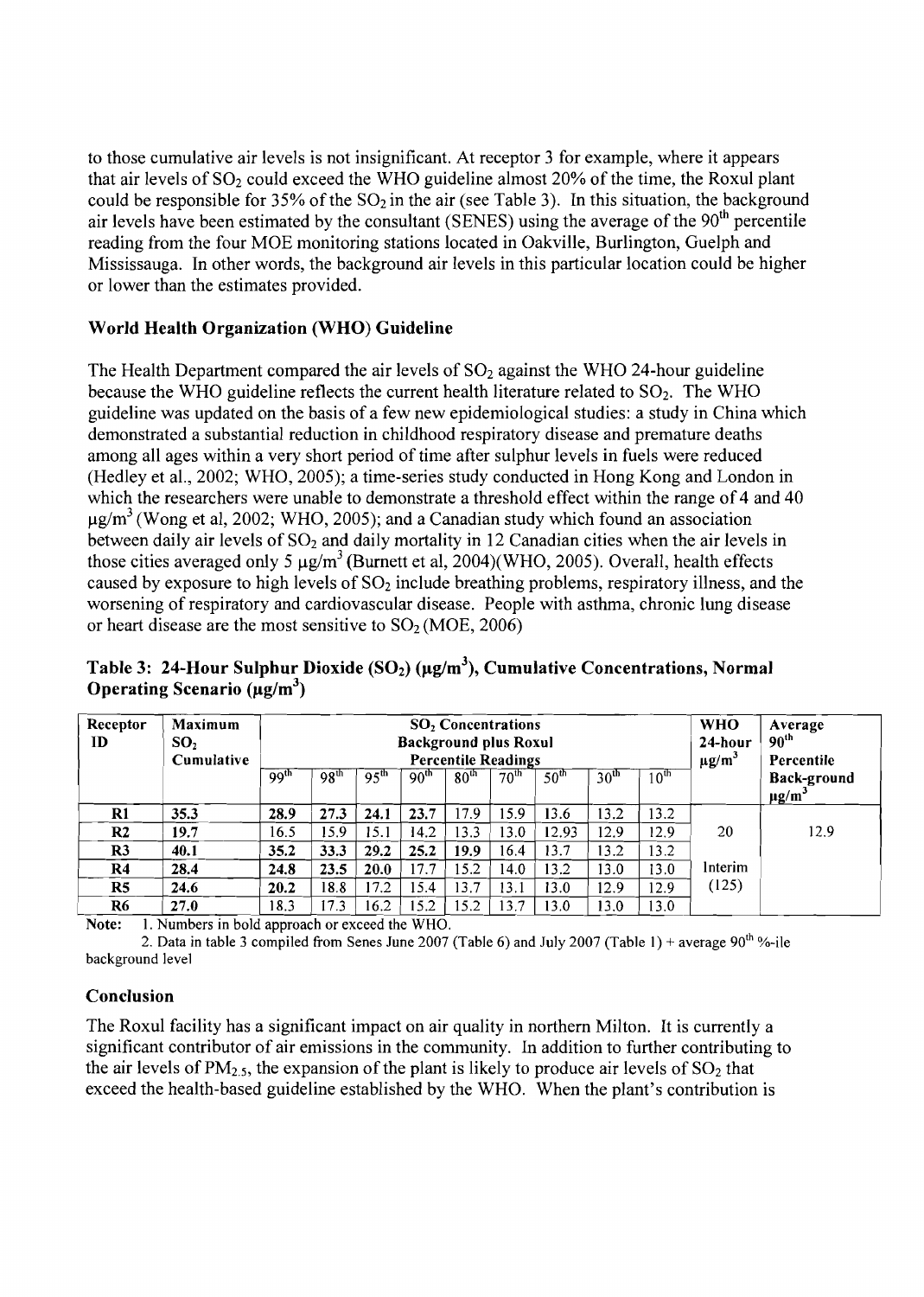added to the estimated background levels of  $SO<sub>2</sub>$  in the community, it is expected that air levels of S02 will exceed the WHO guideline in at least one neighbourhood in Milton about 20% of the time. This is a cause for concern for the Halton Region Health Department.

We ask the MOE consider placing conditions on the Certificate of Approval that would:

- Require the company to directly monitor its impact on air quality in the community with one or more monitoring devices located on the property boundary to clarify the actual levels of air pollutants in the vicinity; and
- Establish a community advisory committee to identify ways in which the facility's impact on air quality might be reduced and/or off-set over time.

The Halton Region Health Department's comments are respectfully submitted for your consideration for Roxul Inc.'s application for amendment to a Consolidated Certificate of Approval. Questions about these comments should be directed to Kim Perrotta, Senior Policy Analyst, at 905-825-6000 ext. 7943 or Jacinth Miller, Environmental Health Specialist, at extension 7811.

Sincerely,

Robert M. Nosal, MD, FRCPC Commissioner and Medical Officer of Health

Copy to: Brent Jorgensen, Vice President, Operations, Roxul Inc. Jack Silva, Factory Manager Roxul Inc. A. Raymond, Planner, Town of Milton Anne Gariscsak, Planning Technician, Planning and Public Works, Halton Region

#### Sources:

- 1. Burnett, R.T., et al.. (2004) Associations between short-term changes in nitrogen dioxide and mortality in Canadian cities. *Archives of Environmental Health*, 59:228-236.
- 2. Hedley, A.J. et al. (2002) Cardiorespiratory and all-cause mortality after restrictions on sulphur content of fuel in Hong Kong: an intervention study. *Lancet,* 360: 1646-1652 (Abstract)
- 3. Ontario Ministry of the Environment, (MOE) (2006). Air Quality in Ontario 2005 Report.
- 4. SENES Consultants Limited. (March 2007) Supporting Documentation for an application for Amendment to a Consolidated Certificate of Approval (Air).
- 5. SENES Consultants Limited. (June 28, 2007), Memo to health department re: Roxul Inc. Plant Expansion - Health Risk Assessment; and